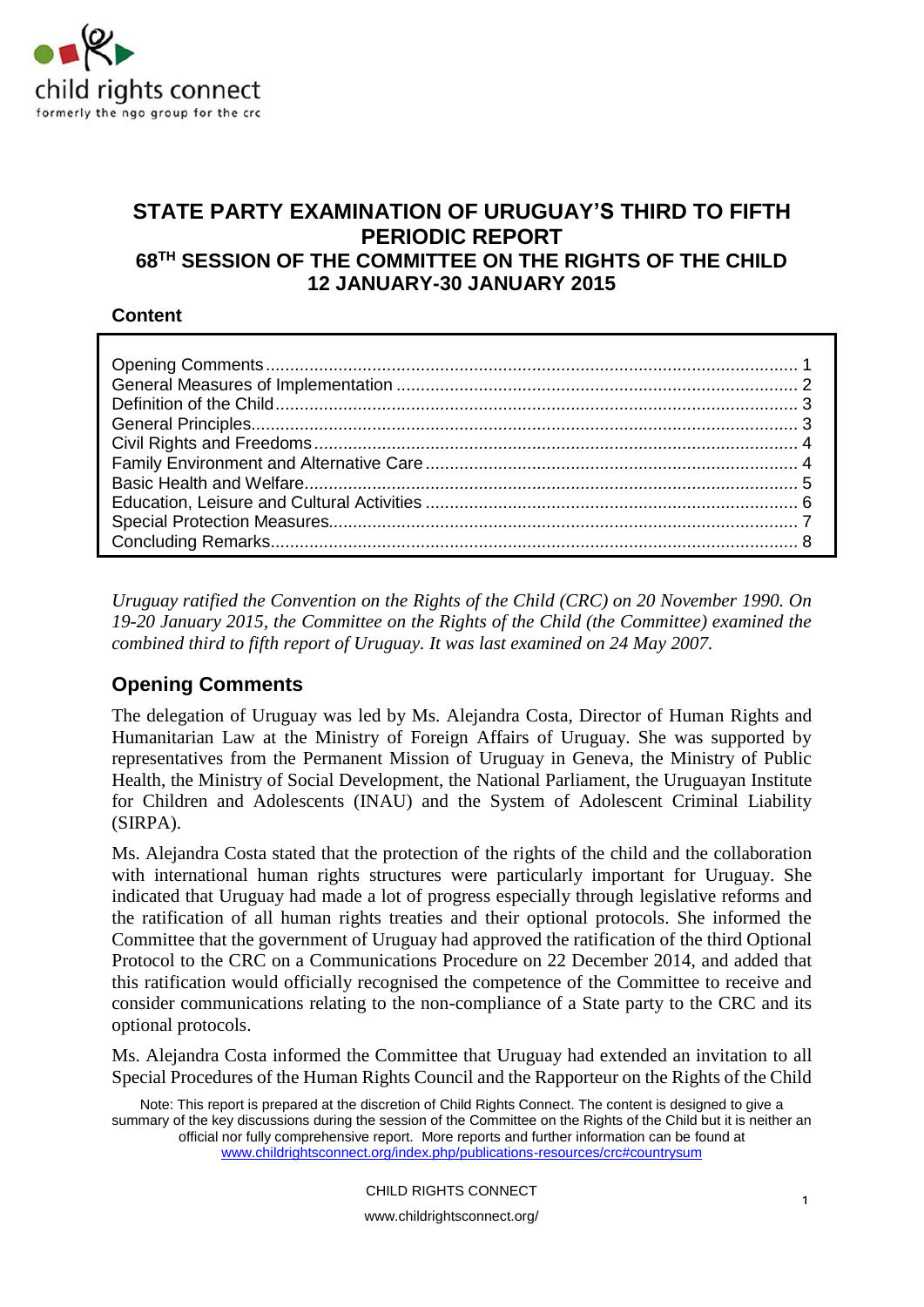of the Inter-American Commission On Human Rights of the Organisation of American States had recently visited the country.

Ms. Alejandra Costa also stated that a citizen initiative to lower the minimum age of criminal responsibility had been carried out but that the reform had not been approved. Only 48% of Uruguayan citizens supported the initiative.

Ms. Alejandra Costa insisted on the fact that the promotion and protection of children's rights were an on-going process. Many actions had already been taken, including the implementation of policies and programmes had been implemented, the development of a juvenile justice system and measures to punish and eradicate child prostitution.

Ms. Alejandra Costa acknowledged that further efforts and achievements were needed and reassured that the delegation of Uruguay was prepared to benefit from the exchange with the Committee.

Ms. Sara Oviedo, Country Rapporteur for Uruguay, congratulated the delegation for the progress mentioned.

Mr Jorge Cardona, Country Rapporteur for Uruguay, welcomed the delegation and acknowledged the progress made by the State in the area of children's rights.

# <span id="page-1-0"></span>**General Measures of Implementation**

#### *Legislation*

The Committee commended the State party for the ratification of the third Optional Protocol on a Communications Procedure, thus becoming one of the few countries parties to all UN human rights treaties. The Committee asked whether the State party was also considering ratifying the Convention 189 of the International Labour Organisation concerning Decent Work for Domestic Workers. The Committee also wanted to know whether there were examples of court's decisions explicitly mentioning the provisions of the CRC. The delegation answered that the State party had already ratified the ILO convention 189 in 2012. The delegation added that a lot of courts staff was being trained on the provisions of the CRC so that they could make efficient use of them when necessary.

#### *Coordination and monitoring*

The Committee asked whether the National Action Plan for Childhood and Adolescence had been evaluated for the period 2010-2015 and whether the Action Plan for the 2015-2020 had been developed on the basis of the previous one. The delegation answered that the Action Plan for 2014 had been evaluated. The report showed that a lot of progress had been made in regard to maternal mortality and early childhood areas. The government with the help of civil society organisations was currently working on setting up guidelines for the 2015-2020 Action Plan which would focus on issues of nutrition and primary and secondary education.

The Committee inquired about coordination between the different agencies involved in the protection of child rights. The delegation said that coordination between the different agencies was weak and that the National Care System was working on improving the coordination.

#### *Dissemination and training*

The Committee was concerned about the lack of dissemination of and training on the CRC among the different stakeholders and the children themselves. The delegation responded that the government had taken measures to promote awareness on the CRC and its provisions. The dissemination of information on child rights was being done through campaigns and training.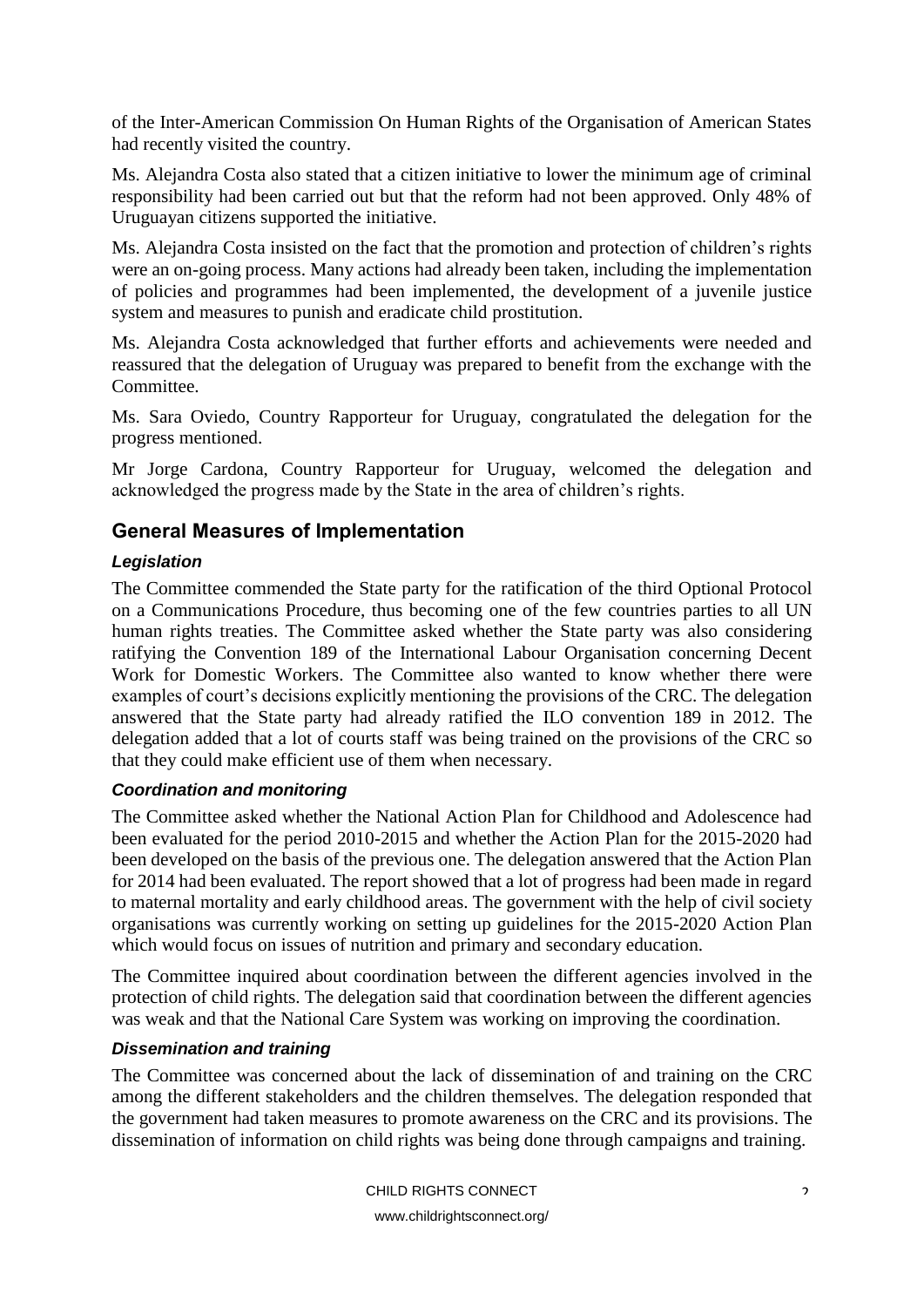#### *Role of Civil Society*

The Committee asked whether civil society organisations had been involved in the drafting of the National Plan of Action for the implementation of the Convention. The delegation answered that the government had worked closely with civil society organisations to create guidelines on the rights of the child upon which the Action Plan for 2015-2020 would be based.

#### *Children's Ombudsman*

The Committee inquired about the level of expertise in child rights of the five members composing the office of the Ombudsman for children. The delegation replied that the establishment collegial body was the result of five years of governmental consultations. The government wished to establish a strong body representative of the different organisations of the civil society. The selection of the five members was made through general assemblies and interviews and required some expertise in the defence of child rights. The delegation affirmed that the collegial body serving the functions of ombudsman for children had significantly raised visibility on child rights.

#### *Budget*

The Committee asked for more information on the allocation of resources to children's rights. The delegation explained that different ministerial departments were in charge of allocating the budget. Of the general budget, 75% of public spending was allocated to social issues for all people and of these 75%, 25% were allocated to children and adolescents. The delegation added that public social spending for children had raised significantly. The total spending for children and adolescents had gone from 19% to 25% with a doubling in education spending. The government was currently drafting a new budget law.

# <span id="page-2-0"></span>**Definition of the Child**

The Committee recalled that under Article 1 of the Convention on the Rights of the Child, a child was considered to be every human being below the age of 18 and expressed concerns about the age of marriage set 16 years old in the State party. The Committee asked whether an adolescent was considered a child and if the same protection was offered to married children under the age of 18. The delegation stated that any person under the age of 18 was still considered a child. Married children under the age of 18 were emancipated by the act of marriage but could benefit, if needed, from the same protection as unmarried children. The Committee exhorted the government to raise the age of marriage to 18 years old to be in compliance with the provision of the Convention. The delegation reassured the Committee that the government of Uruguay was committed to raising the minimum age of marriage to 18 years old.

# <span id="page-2-1"></span>**General Principles**

## *Non – discrimination*

The Committee expressed concerns about discrimination against different categories of children, namely children living in poverty, children born out of wedlock, children living in rural areas and children of African origin. The delegation explained that measures were taken to fight discrimination. On the issue of children born out of wedlock, the delegation informed the Committee that an amendment had been made to the Constitution to eliminate the distinction being made between legitimate and illegitimate children in accordance to the best interest if the child. Children born out of wedlock were no longer considered illegitimate and had the same rights than any other children. The delegation added that children of same-sex couples could enjoy the same rights.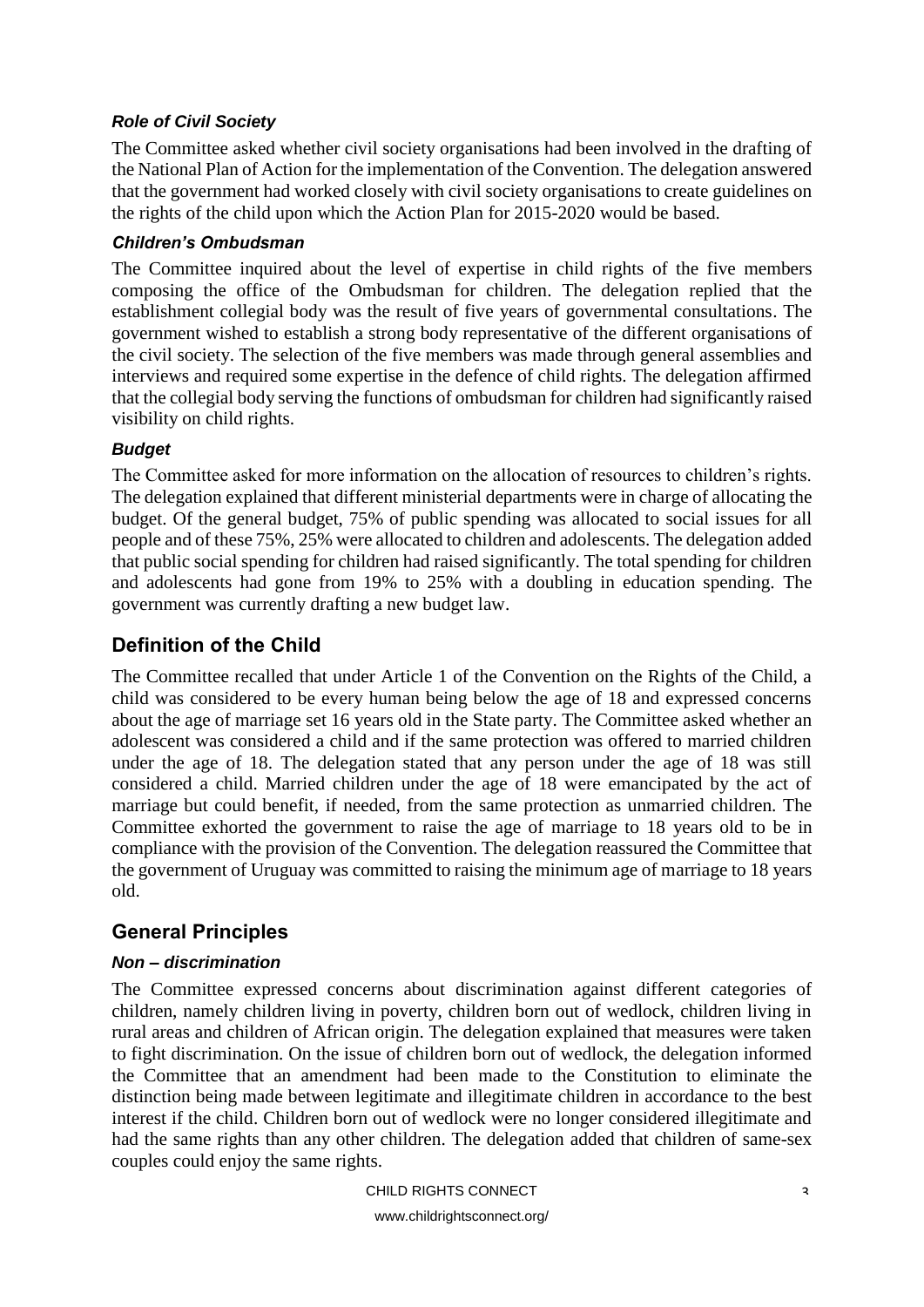#### *Respect for the views of the child*

The Committee was concerned about the lack of consideration given to children's views regarding decisions affecting them and asked if measures were taken in that regard. The delegation explained that the Uruguayan Institute for Children and Adolescents was leading a Children and Adolescents Participation Programme. It added that the Education Law had facilitated the establishment of participation councils in 2008. Many participation programmes had been implemented to promote students' participation. However, the delegation recognised that some progress was still needed and stated that children's participation would be a focal point of the Action Plan 2015-2020.

# <span id="page-3-0"></span>**Civil Rights and Freedoms**

#### *Corporal punishment*

The Committee asked for more information regarding the prohibition of corporal punishment and mechanisms put in place to tackle the issue. The delegation explained that although the Personal Integrity Law did not set specific sanctions, it still gave grounds for prosecution. The Personal Integrity Law was included in the Code on Childhood and Adolescence. The delegation added that the adoption of the Personal Integrity Law had created a lot of debates, as corporal punishment was sometimes seen by parents as a way to raise children. However, the law was socially approved and people were aware of the social condemnation emanating from such act. The delegation added that the use of corporal punishment in prisons constituted an abuse of authority and that perpetrators were removed from their positions. The delegation mentioned the existence of the Integrated System for the Protection of Children and Adolescents from Violence (SIPIAV). The SIPIAV worked at national level and provided training courses on ways to deal with problems in a non-violent way. Since the creation of the SIPIAV, improvements had been made on the way complaints of corporal punishment were received.

#### *Poverty*

The Committee expressed concern about high level of children leaving in poverty in Uruguay and asked how the State party intended to remedy this situation. The delegation explained that a lot of measures had been taken to fight poverty. The government had mended the social protection system. Focused policies on specific areas of inequalities had been implemented. There had been an improvement in the number of jobs and minimum wage for parents. The delegation informed the Committee that the State had experienced an economic growth that allowed for social standards to be improved. The delegation added that although children were the age group most concerned by poverty, the statistics showed that the State party went from 55 percent of children living in extreme poverty to 20 percent.

# <span id="page-3-1"></span>**Family Environment and Alternative Care**

## *Family support*

The Committee asked for more information on the measures in place to assist families. The delegation explained that a few workshops were held on parenting along with other sorts of trainings. The delegation added that benefits for parents of newborn children had been increased. New mothers could take maternal leaves up to 14 weeks, while paternal leave and co-responsibility in the care of newborn babies had been developed.

#### *Institutions and family-based care*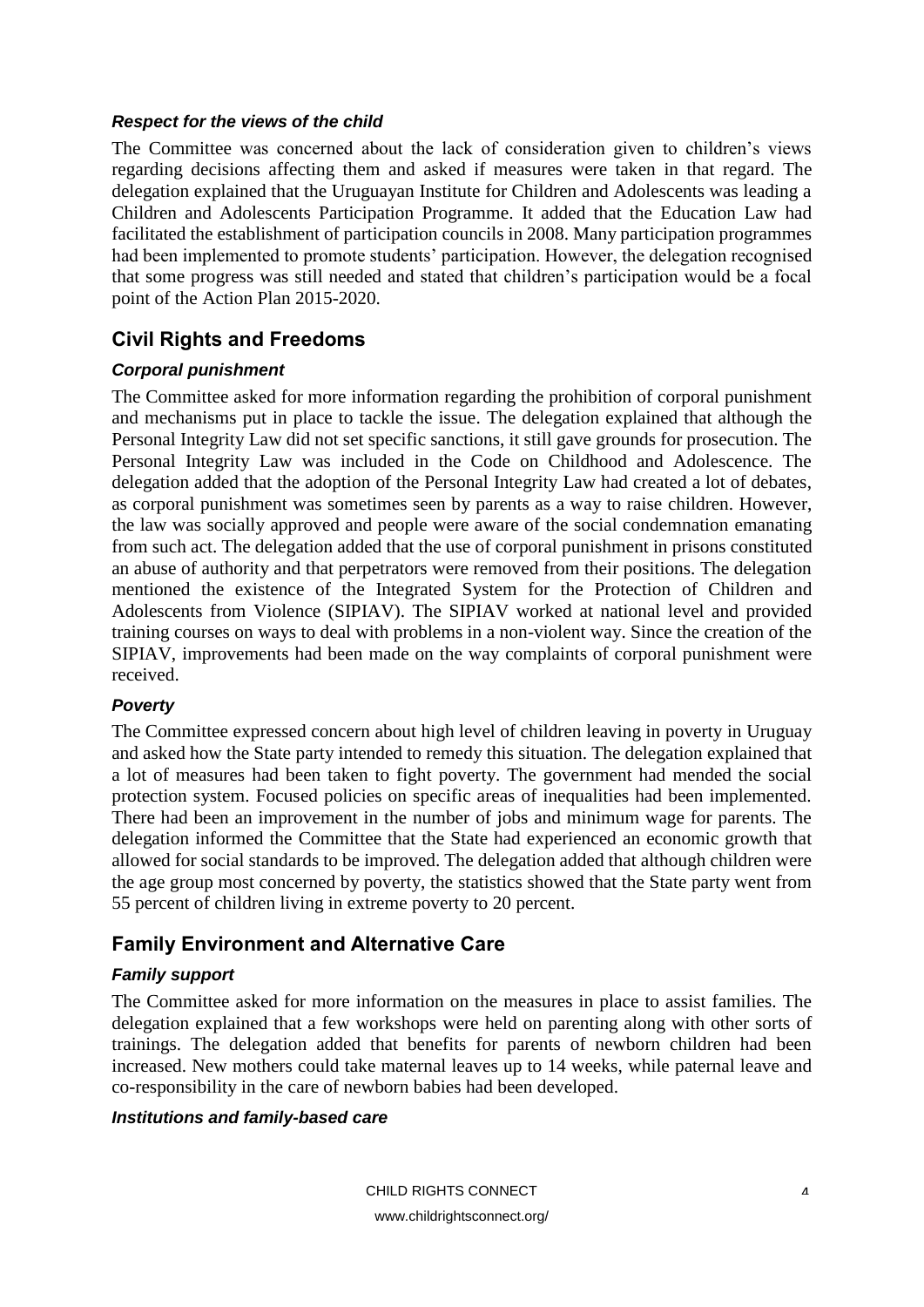The Committee noted that five out of 1000 children under the age of 18 lived in institutions and asked for explanations on the figures. The delegation stated that children were put in institutions to ensure their protection. Putting a child in an institution was used as a last resort. The delegation added that of these children, 28 percent lived in family-like settings while 72 percent lived in institutions. Most foster families were comprised within the INAU system. The delegation informed the Committee that attention and care were provided for children of a young age. There were about 417 centres dealing with children and new methods of providing services and hosting children had been created to ensure the protection of their rights.

The Committee asked if children were immediately placed into institutions when they were removed from their biological families. The delegation explained that according to a reform of the Code for Childhood, there were four options for children removed from their families: Integration in a family-like setting; adoption; placement in centres for foster care; and institutionalisation. Judges had to work along these different steps. Preventive measures and support for families to prevent institutionalisation were being developed.

#### *Adoption*

The Committee noted that adoption proceedings in the State party were slow, and that while progress had been made, technical units and monitoring were lacking. The delegation acknowledged the existence of these challenges.

# <span id="page-4-0"></span>**Disability, Basic Health and Welfare**

#### *Sexual and Reproductive Health*

The Committee was concerned about the high rate of teenage pregnancy and asked if some measures had been taken to assist teenagers during their pregnancies. The delegation responded that a protection programme Crece Contigo had been created to target vulnerable families with pregnant women and children under the age of four. The programme aimed at promoting individual skills and good parenting practices. There was an early intervention to ensure that the mother was well cared for and was not suffering from health issues such as anaemia. By 2013, Crece Contigo had assisted 8,400 people in 4,400 household and was hoping to reach 20,000 people in 2014. The Committee asked about preventive measures to pregnancy among adolescents. The delegation said that a lot of progress had been made on prevention. Since 2008, the government had incorporated compulsory sexual education at school, training of teachers on this topic, and adopting laws setting the right of access to reproductive sexual services. Adolescents' spaces had been created to provide adolescents with advices and free contraceptives. In the case in which pregnancy had already occurred, the Voluntary Interruption of Pregnancy Law enacted in 2012 gave girls the right to terminate their pregnancy. A programme was made available to provide advices and psychosocial support after the interruption of the pregnancy.

#### *Nutrition*

The Committee pointed out that nutrition and anaemia were two serious health problems in Uruguay and asked how the State party was addressing the issue. The delegation informed the Committee that the State had programmes in place regarding nutrition of children. According to surveys from 2012, anaemia had a prevalence rate of approximately 31% in the poorest quartile of the population and was one of the main nutrition related problem along with obesity. To reduce obesity, a law introducing healthy food in schools had been voted. This law also called for the non-advertisement of unhealthy food, the promotion of healthy eating habits and the monitoring of schools' dining rooms.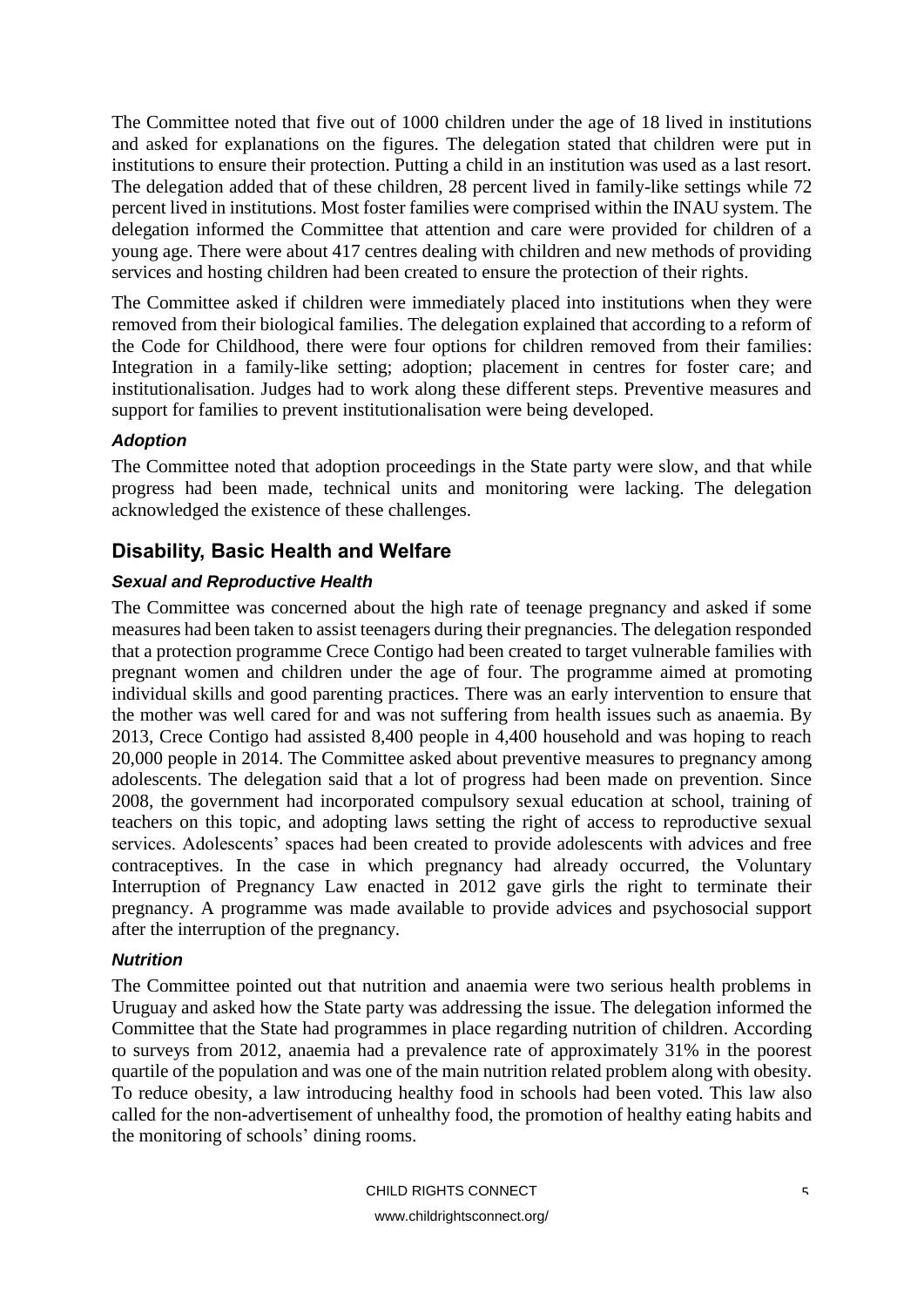#### *HIV and Syphilis*

The Committee asked whether the State party had a strategy to fight HIV/AIDS and syphilis. The delegation answered that major efforts had been made in that regard. The Ministry of Public Heath had released a survey on HIV/AIDS and syphilis whose results were the basis of the introduction of an impact plan. There was 96 percent health coverage for people suffering from syphilis and 87 percent coverage for people suffering from AIDS. It also added that the HIV transmission rate had gone from 5% to 1.6%.

#### *Drug and Substance Abuse*

The Committee expressed concern about the abusive use of psychotropic drugs for Attention Deficit Disorder in school settings. The delegation replied that the problem was being addressed. It stated that between 5 and 7 percent of children, according to data from 2006, suffered from Attention Deficit Disorder. Authority to prescribe was now only granted to neuropsychiatrists.

The Committee inquired about figures on drug abuse by adolescents and the measures taken to address the issue. The delegation commented that a survey on the use of drugs by children from poor areas was conducted in 2008. A National Drug Board had a mandate to shape policies and provide care for drug users.

#### *Breastfeeding*

The Committee asked for more information on the monitoring of the national code on breastfeeding and the promotion of breastfeeding. The delegation explained that while measures to encourage breastfeeding had been encouraged, the oversight of the situation had not been implemented. Human breast milk banks had been created and promoted while child friendly hospitals encouraged breastfeeding. The delegation informed the Committee that the rate of breastfeeding during the six months following birth had been increased to 75%.

The Committee commended the State party on the measures taken to promote breastfeeding but reminded them of the necessity to control the marketing of infant formula. The delegation recognised that working on the surveillance of the application of the code on the marketing of infant formula was challenging and that more monitoring efforts needed to be made.

#### *Children with disabilities*

The Committee inquired about the actions taken by the government to address the issue of disabilities. The delegation said that preventive measures had been taken to identify cases of disabilities. Medical tests were done to children under the age of four to detect any possible risk of disabilities. The delegation added that training was provided to the professionals working with children with disabilities to ensure that they were provided with the proper care services.

## <span id="page-5-0"></span>**Education, Leisure and Cultural Activities**

#### *Education*

The Committee asked the delegation to elaborate on their policies regarding early childhood education. The delegation explained that notions of quality of early childhood education were being developed. Progress had been made on training of human resources and staff working in early education. The delegation added that school had been made mandatory for the children age 4-5 years old over the past five years.

The Committee asked whether the State party had a compulsory age for school and whether any initiative was taken to reduce the dropout rate of adolescents, especially in rural areas. The delegation answered that school attendance was mandatory from the age of four years old.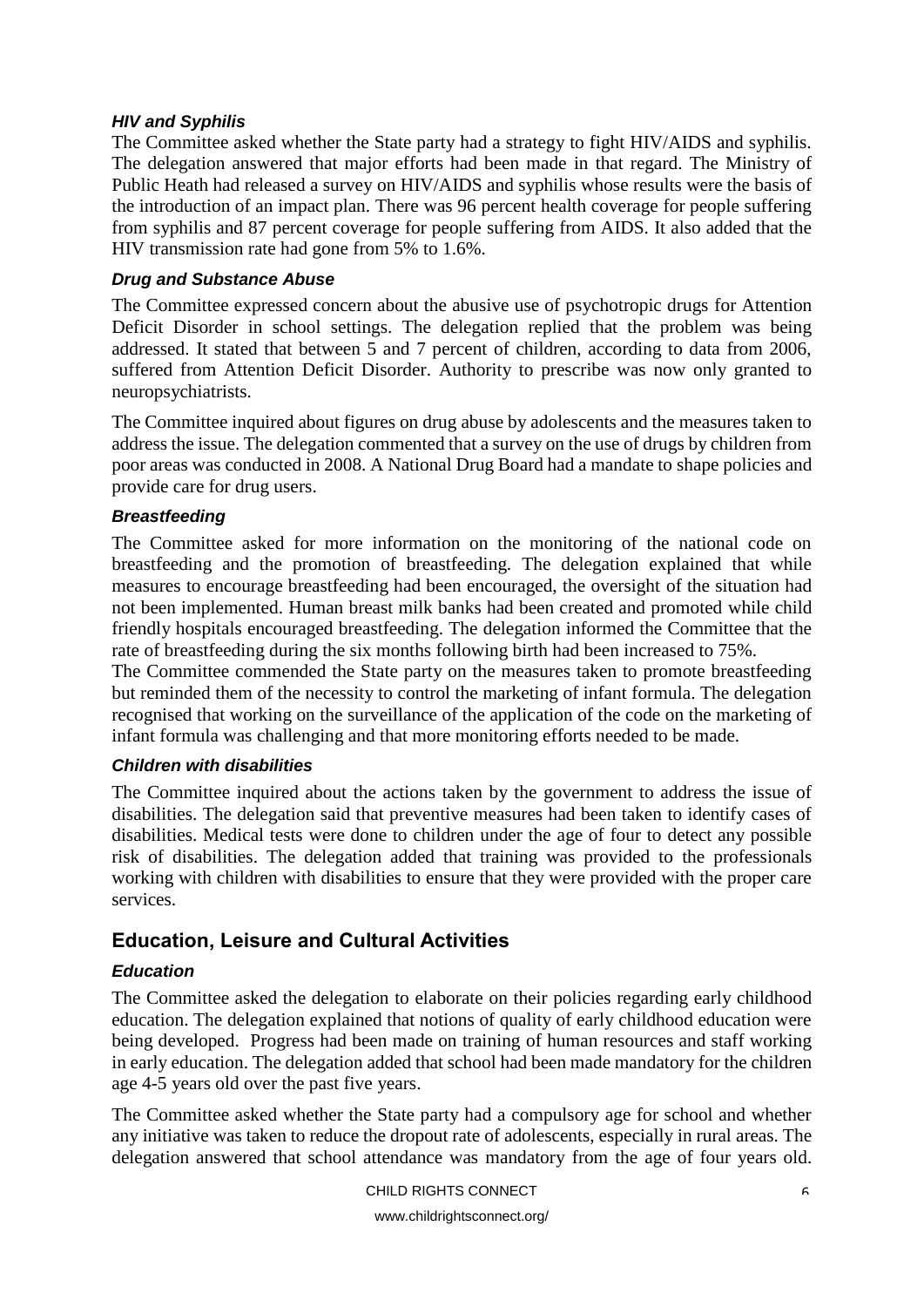Because it was a problem to keep children in school from age 12 and onwards, the New Education Act made it mandatory to be enrolled in school until the age of 18 years old. Concerning the dropout rate, the delegation said that since 2005, a programme called Community Teachers was implemented. This programme encouraged children in situation of dropping out to stay in school. Children were introduced to technical and scientific projects to keep them in school and various ways of offering support were created.

The Committee asked whether pregnant teenagers were allowed to go back to school after their pregnancy had come to term. The delegation explained that, in principle, every child had the right to education and that the same right extended to girls at the end of their pregnancy.

#### *Children with disabilities*

The Committee expressed concern about the lack of inclusiveness for children with disabilities in education. The delegation said that the issue of children with disabilities was a rather new topic. It had only been more discussed and acknowledged in the last three years. As a result, there was no national strategy to address the educational needs of children living with disabilities yet. However some initiatives existed on the local level.

## <span id="page-6-0"></span>**Special Protection Measures**

#### *Juvenile justice*

The Committee asked about the reason why the minimum age of criminal responsibility was 18 and whether any step was taken to lower it. The delegation explained this had been decided in agreement with civil society organisations. The delegation added that there had been a referendum to change the minimum age for criminal responsibility to 16 but the proposal did not receive enough support and the minimum age was kept to 18.

The Committee asked whether there was other alternative to imprisonment for children in conflict with the law. The delegation responded that legislation had been put in place to enable for measures other than imprisonment. Support was provided to adolescents and the use of community measures was any was to avoid depriving children of their liberty. The delegation added that and the System of Adolescent Criminal Liability (SIRPA) was assigned the task to assist children in conflict with the law. The government had provided SIRPA with a budget and training.

The Committee noted that there had been an increase in the number of children in detention and that a number of new crimes had been added to the criminal code. It asked what norms the national legislation in regards to the judiciary and the area of child followed. It also inquired whether judges were trained well enough to handle children matters. The delegation stated that on the judiciary and area of child rights, international standards were applied to national legislation. When arrested, children were guaranteed they would not be kept in a police station and defence was always present when they were being heard to prevent cases of police violence. Non-custodial sentences were the preferred forms of sentencing. The delegation also said that there was a specialisation on children's issues made available for judges but that it was relatively new. However, the State party needed to cooperate with the Committee in order to identify the main issues and improve the judiciary.

The Committee noted that the juvenile prison was subject to overcrowding. Approximately 496 children were detained in facilities made for approximately 300 people and asked if any measure had been taken to improve the situation. The delegation explained that there was a need to place children in detention so that they could be provided with the socioeconomic services they needed. It added that to deal with the issue of overcrowding, 800 centres were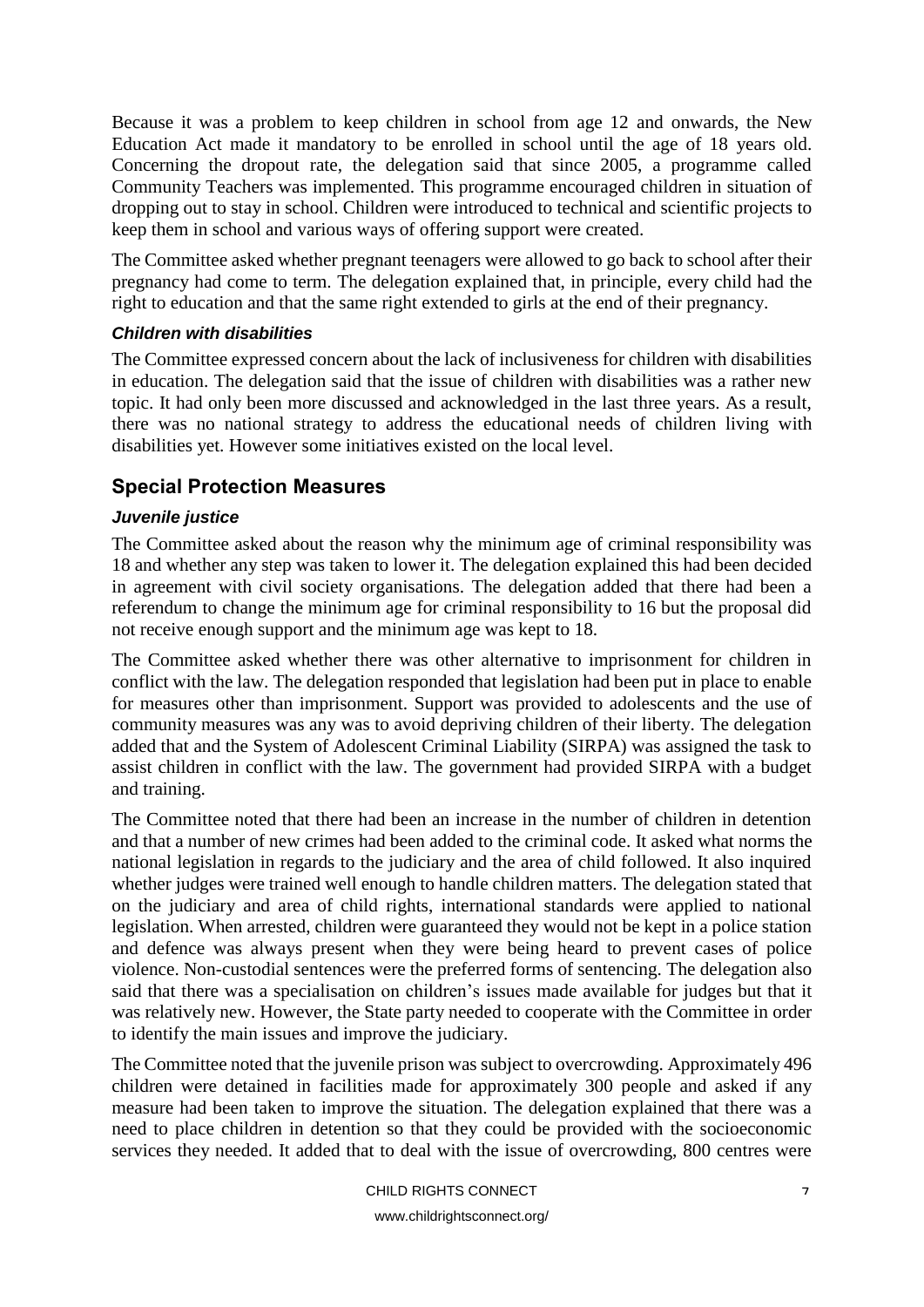made available for children deprived of liberty throughout the country. Some of these centres were regional so that incarcerated children could stay close to their families.

The Committee asked for more information on the procedure following the arrest of a child and whether there was a limit on the number of days a child could be kept in pre-trial detention. The delegation answered that a judge was notified within two hours, following the arrest of a child. If a judge was not available, the child was put in a transit centre and contact was made with a judge within the first twenty four hours.

The Committee asked whether programmes for social reinsertion existed. The delegation responded that there were social programmes starting from the state of sentencing. Individual plans were discussed with incarcerated children regarding their future after prison.

The Committee asked whether pregnant girls had access to house arrest. It also asked up to what age were children allowed to stay with their incarcerated mothers. The delegation explained that the law did not guarantee the possibility of house arrest for pregnant girls. Children were allowed to stay with their mothers in detention centres until the age of four.

#### *Street Children*

The Committee inquired about the social measures in place to assist street children. The delegation responded that many projects had been elaborated over the last 25 years, which resulted in a significant reduction of the number of street children, according to a survey conducted in 2012.

#### *Child Labour*

The Committee asked for more information on child labour and on the monitoring system in place. The delegation said that according to a national survey carried in 2009 with adolescents and children, 9.9% of children from age 5 to 17 living in the 7000 visited homes were working. Most of the children workers were working with their parents. To tackle the issue of child labour, a minimum age of 15 was set for employability and special protection was provided under the law for children. The delegation added that children needed work permits to be able work that could only be delivered if the work was not harmful or dangerous for them. The delegation informed that initiatives had been taken to formalise informal employment and that tool to better monitor child labour needed to be implemented.

## <span id="page-7-0"></span>**Concluding Remarks**

Ms. Sara Oviedo thanked the delegation of Uruguay for their openness. She considered the exchange very fruitful and stressed its importance for Latin American countries to foster changes in child rights. She stressed the importance of finding alternative ways to the institutionalisation of children. She called the delegation to treat children as right holders and not just subjects of the law. She concluded by calling for more monitoring and accountability in the field of child rights.

Mr. Hatem Kotrane also thanked the delegation for their openness and frankness. He commended the government of Uruguay for the efforts already made and exhorted them to implement the recommendations that would be made regarding juvenile justice and institutionalisation.

Ms. Alejandra Costa thanked the Committee for the very useful dialogue. She admitted that while efforts had been made, there was still room for improvement. She reaffirmed the commitment of Uruguay to the promotion and protection of child rights. She informed the Committee that civil society organisations and other stakeholders would be informed on the